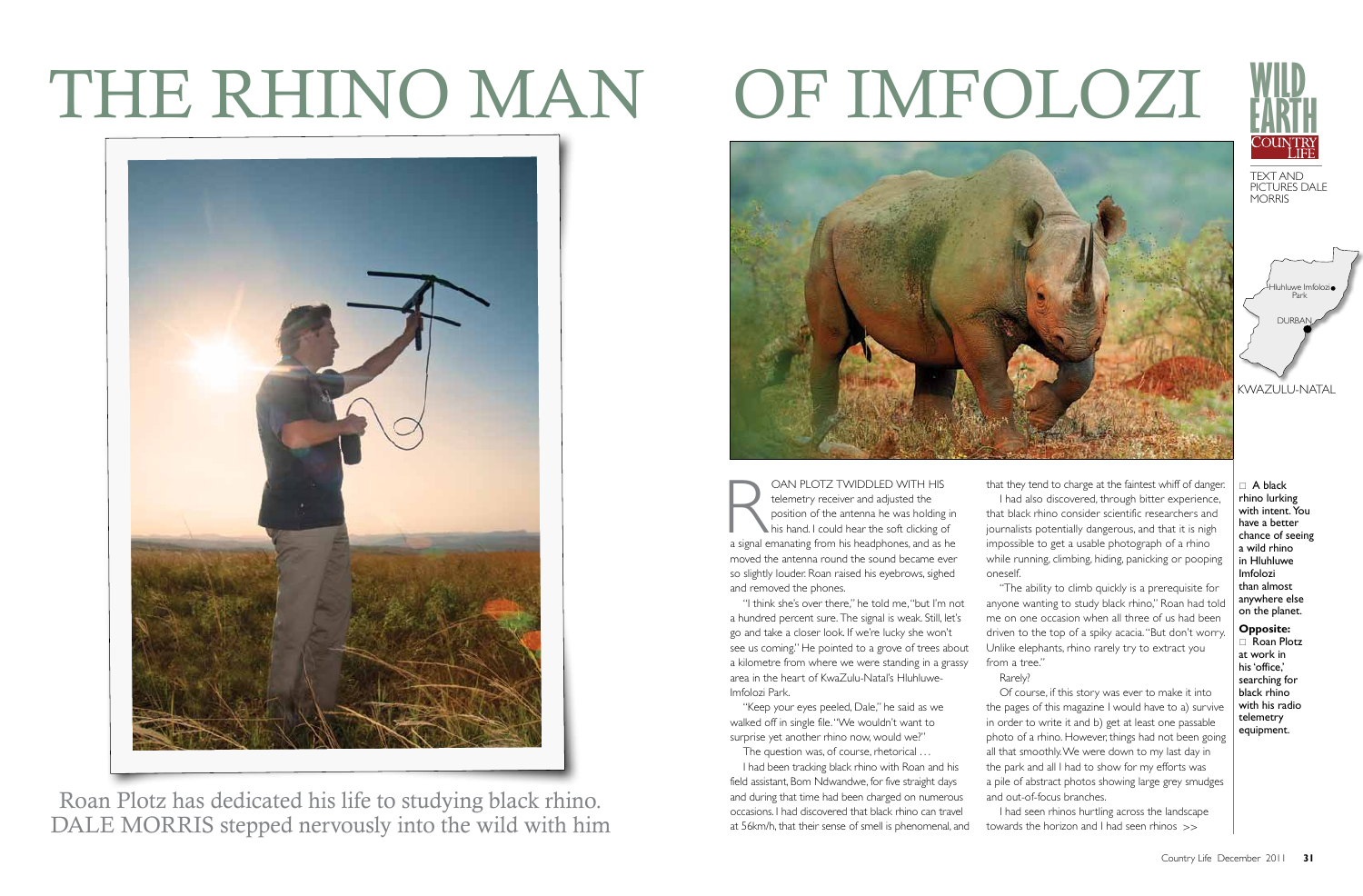for conditions ranging from headaches to the Little Willie syndrome, and in Yemen for making ceremonial dagger handles. So any information from research projects such as Roan's could be invaluable to organisations striving to protect the creatures from extinction.

"What I'm doing," said Roan, "is looking closely at their pregnancy rates, infant survival rates, territorial behaviour, habitat requirements and interaction with other species. It's basically to do with how many rhinos should be kept in a fenced reserve, and I very much hope my data will be useful to those who make decisions regarding their conservation, not just here in Imfolozi but wherever black rhino are managed."

Those who stand to benefit most would include national parks and reserves, captive breeding institutions, conservation organisations, field researchers and, of course, the black rhino themselves. In order to track and observe black rhino in

the wild, Roan had to enlist the help of Imfolozi's legendary game capture unit, a dedicated team of rugged gentlemen who regularly tackle rhino in the name of conservation. I was fortunate to be in the park during a black rhino darting operation, and even

more fortunate that they let me tag along. I sat waiting with the ground crew on the back of a 4x4 vehicle, watching a nearby lion nibbling on a porcupine, while up above the team's vet surveyed the park from a helicopter, dart gun at the ready. Less than 15 minutes later we received a call saying a black rhino had been darted and we sped off into the bush to intercept the creature. The lion barely looked up from its feast while I clung on for dear life to the vehicle's roll bars.

was administered so the rhino could recover. That was our signal to leave ... quickly.

When we arrived at the downed rhino the vet was already checking its vital signs, the helicopter's rotor blades still slowing to a standstill. A drill was produced, a hole was made in the animal's horn, a radio transmitter was inserted and the hole was sealed with dental acrylic paste. Finally the antidote





 $\Box$  Hluhluwe-Imfolozi Park is a mosaic of grasslands and forested hills.

 $\Box$  A game capture team working on an anaesthetised and blindfolded black rhino.

> $\Box$  Rhinos are short sighted.

 $\Box$  Oxpeckers often see an approaching human long before the rhino and sound the alarm.

>> hurtling towards us. I had seen rhinos hidden in grass and hidden behind bushes. I had even seen a few of them at night. What I hadn't seen, though, was a rhino willing to stand still in a photogenic manner for more than a millisecond. Thankfully, Roan had been markedly more

> $\Box$  Mother and daughter black rhino pose for the camera on the last afternoon of our five-day visit.

 $\Box$  Sometimes it can be a long run to the nearest tree.

successful as far as his personal mission was concerned. When I met up with him he was in fact just finishing off three years of field observations of 14 radio-tagged Imfolozi black rhino

"Few people study black rhino intimately," Roan told me. "Probably because it's not easy to approach and watch them undetected." ( This was something I'd discovered for myself on numerous occasions in the preceding days.) " White rhino are far less skittish or aggressive, so you find more research papers on them. However, there are many gaps in our knowledge of black rhino and this really has to change."

Rhino (both black and white) are a prime target species for poachers because of the value of their horn, which is used in traditional Asian medicine

> "I found my first game capture very exciting," Roan admitted, "and I still find them exciting."

I could easily understand why. Zipping around the bush in specially designed 4x4 vehicles, grappling with huge beasts and flying in helicopters is thrilling indeed. But the excitement doesn't end when the game capture crew depart. In fact, as far as Roan is concerned, that's when the fun really begins. Every day Roan and Bom find their way on

foot through herds of buffalo and other potentially dangerous creatures (such as lions, hyenas, leopards and tourists) to keep track of *and* collect data from their study animals. It's a risky undertaking, but after a while, or so Roan told me, you begin to know intuitively when things are getting risky. >>